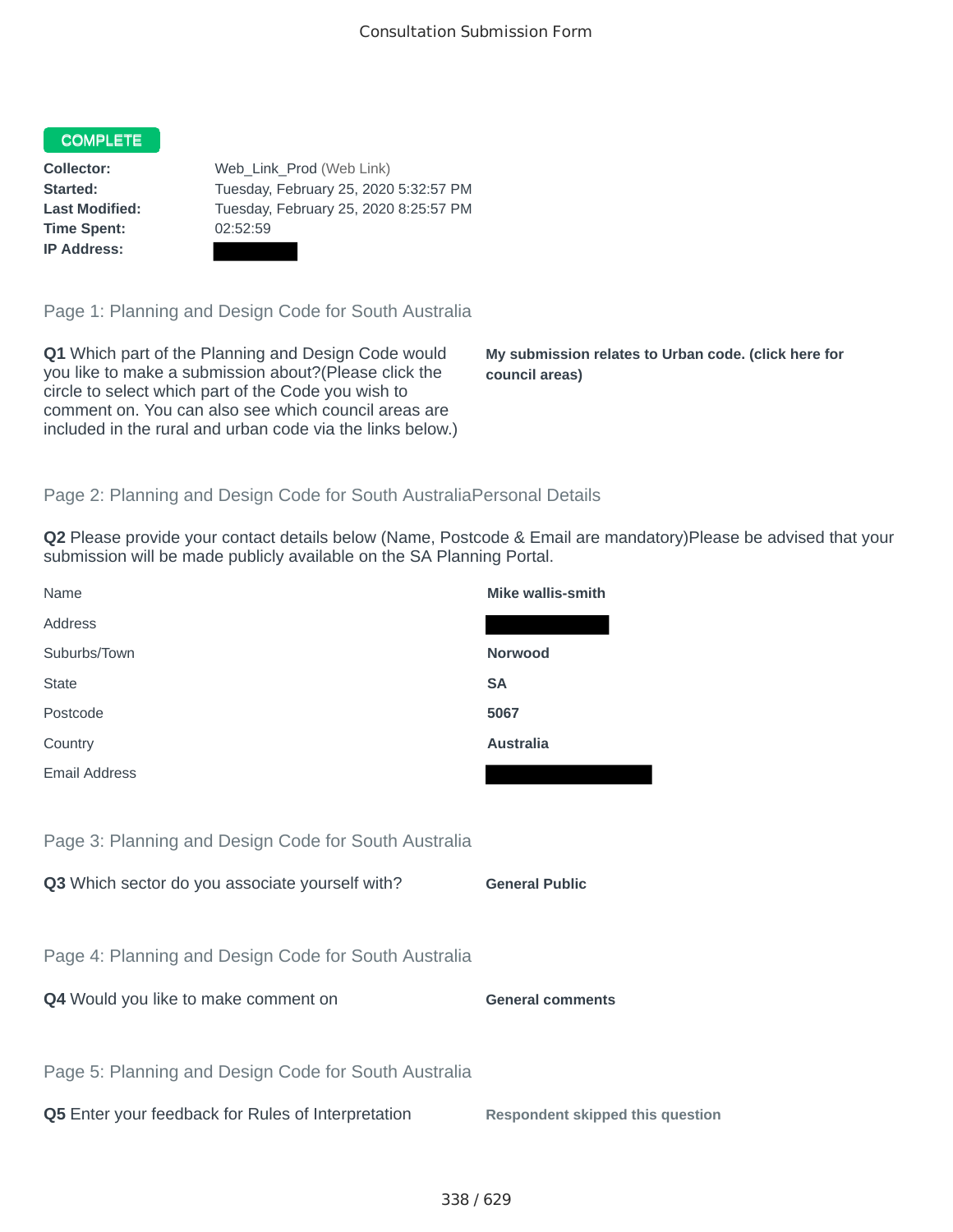## Consultation Submission Form

| Q6 Enter your feedback for Referrals                                                                            | <b>Respondent skipped this question</b> |
|-----------------------------------------------------------------------------------------------------------------|-----------------------------------------|
| Q7 Enter your feedback for Mapping                                                                              | <b>Respondent skipped this question</b> |
| Q8 Enter your feedback for Table of Amendments                                                                  | <b>Respondent skipped this question</b> |
| Page 6: Planning and Design Code for South Australia                                                            |                                         |
| Q9 Please enter your feedback for overlaysclick next at<br>the bottom of the page for next topic                | <b>Respondent skipped this question</b> |
| Page 7: Planning and Design Code for South Australia                                                            |                                         |
| Q10 Please enter your feedback for zones and<br>subzonesclick next at the bottom of the page for next<br>topic  | <b>Respondent skipped this question</b> |
| Page 8: Planning and Design Code for South Australia                                                            |                                         |
| Q11 Please enter your feedback for general policyclick<br>next at the bottom of the page for next topic         | <b>Respondent skipped this question</b> |
| Page 9: Planning and Design Code for South Australia                                                            |                                         |
| Q12 Please enter your feedback for Land use<br>Definitionclick next at the bottom of the page for next<br>topic | <b>Respondent skipped this question</b> |
| Page 10: Planning and Design Code for South Australia                                                           |                                         |
| Q13 Please enter your feedback for Admin<br>Definitionsclick next at the bottom of the page for next<br>topic   | <b>Respondent skipped this question</b> |

Page 11: Planning and Design Code for South Australia